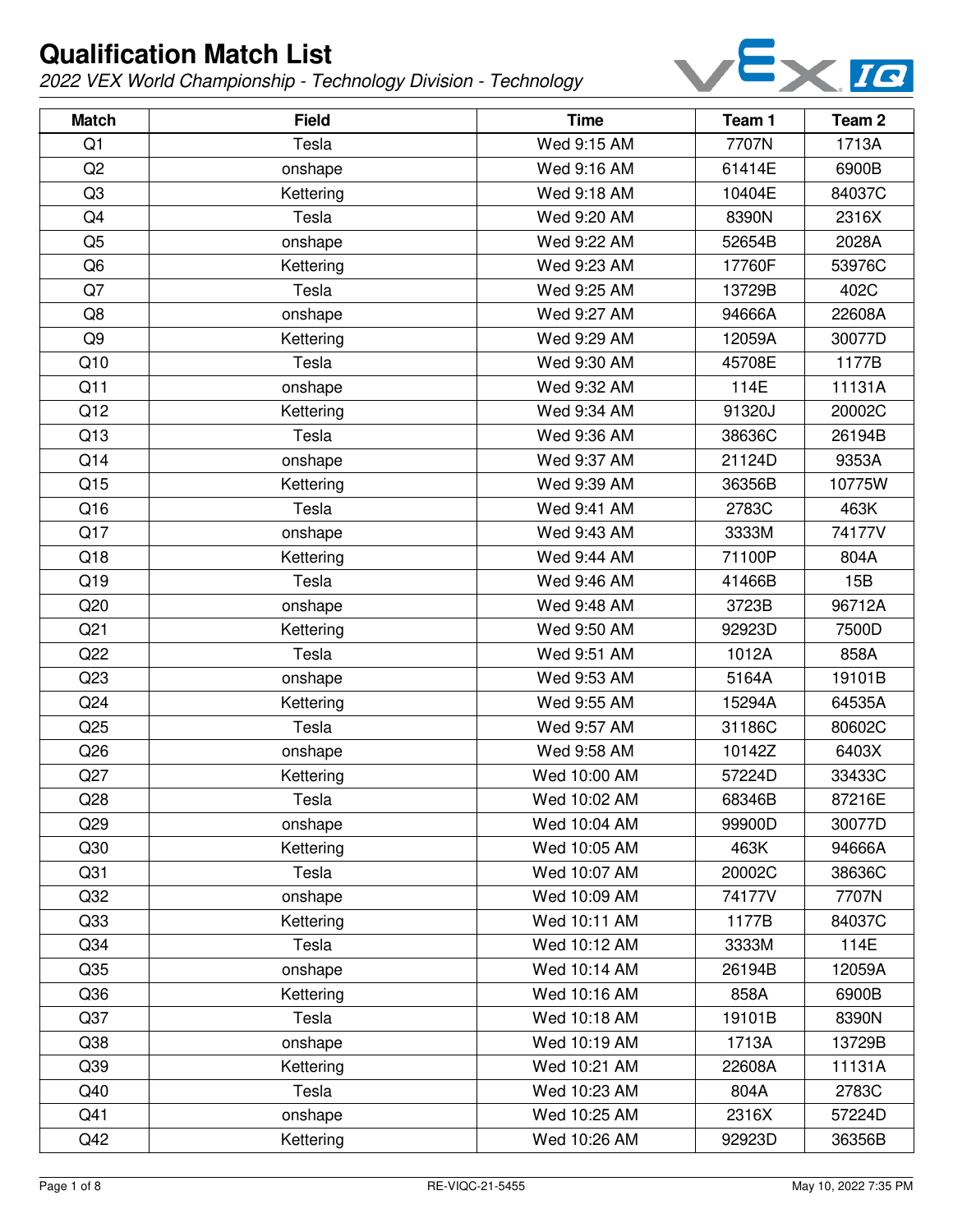

| <b>Match</b>    | <b>Field</b> | <b>Time</b>  | Team 1 | Team <sub>2</sub> |
|-----------------|--------------|--------------|--------|-------------------|
| Q43             | Tesla        | Wed 10:28 AM | 10404E | 41466B            |
| Q44             | onshape      | Wed 10:30 AM | 9353A  | 15294A            |
| Q45             | Kettering    | Wed 10:32 AM | 87216E | 71100P            |
| Q46             | Tesla        | Wed 10:33 AM | 7500D  | 1012A             |
| Q47             | onshape      | Wed 10:35 AM | 10142Z | 31186C            |
| Q48             | Kettering    | Wed 10:37 AM | 10775W | 52654B            |
| Q49             | Tesla        | Wed 10:39 AM | 15B    | 99900D            |
| Q50             | onshape      | Wed 10:40 AM | 6403X  | 17760F            |
| Q51             | Kettering    | Wed 10:42 AM | 45708E | 3723B             |
| Q52             | Tesla        | Wed 10:44 AM | 2028A  | 96712A            |
| Q53             | onshape      | Wed 10:46 AM | 402C   | 91320J            |
| Q54             | Kettering    | Wed 10:47 AM | 61414E | 68346B            |
| Q55             | Tesla        | Wed 10:49 AM | 64535A | 21124D            |
| Q56             | onshape      | Wed 10:51 AM | 33433C | 5164A             |
| Q57             | Kettering    | Wed 10:53 AM | 53976C | 80602C            |
| Q58             | Tesla        | Wed 10:54 AM | 2783C  | 26194B            |
| Q59             | onshape      | Wed 10:56 AM | 1713A  | 9353A             |
| Q60             | Kettering    | Wed 10:58 AM | 463K   | 20002C            |
| Q61             | Tesla        | Wed 11:00 AM | 858A   | 15294A            |
| Q62             | onshape      | Wed 11:01 AM | 84037C | 30077D            |
| Q <sub>63</sub> | Kettering    | Wed 11:03 AM | 15B    | 36356B            |
| Q64             | Tesla        | Wed 11:05 AM | 804A   | 114E              |
| Q65             | onshape      | Wed 11:07 AM | 7707N  | 38636C            |
| Q66             | Kettering    | Wed 11:08 AM | 10404E | 3333M             |
| Q67             | Tesla        | Wed 11:10 AM | 402C   | 12059A            |
| Q68             | onshape      | Wed 11:12 AM | 91320J | 31186C            |
| Q69             | Kettering    | Wed 11:14 AM | 57224D | 1012A             |
| Q70             | Tesla        | Wed 11:15 AM | 22608A | 87216E            |
| Q71             | onshape      | Wed 11:17 AM | 5164A  | 10142Z            |
| Q72             | Kettering    | Wed 11:19 AM | 64535A | 2028A             |
| Q73             | Tesla        | Wed 11:21 AM | 6403X  | 19101B            |
| Q74             | onshape      | Wed 11:22 AM | 52654B | 68346B            |
| Q75             | Kettering    | Wed 11:24 AM | 8390N  | 94666A            |
| Q76             | Tesla        | Wed 11:26 AM | 17760F | 45708E            |
| Q77             | onshape      | Wed 11:28 AM | 2316X  | 21124D            |
| Q78             | Kettering    | Wed 11:29 AM | 74177V | 13729B            |
| Q79             | Tesla        | Wed 11:31 AM | 96712A | 41466B            |
| Q80             | onshape      | Wed 11:33 AM | 6900B  | 33433C            |
| Q81             | Kettering    | Wed 11:35 AM | 11131A | 92923D            |
| Q82             | Tesla        | Wed 11:36 AM | 10775W | 61414E            |
| Q83             | onshape      | Wed 11:38 AM | 99900D | 53976C            |
| Q84             | Kettering    | Wed 11:40 AM | 80602C | 1177B             |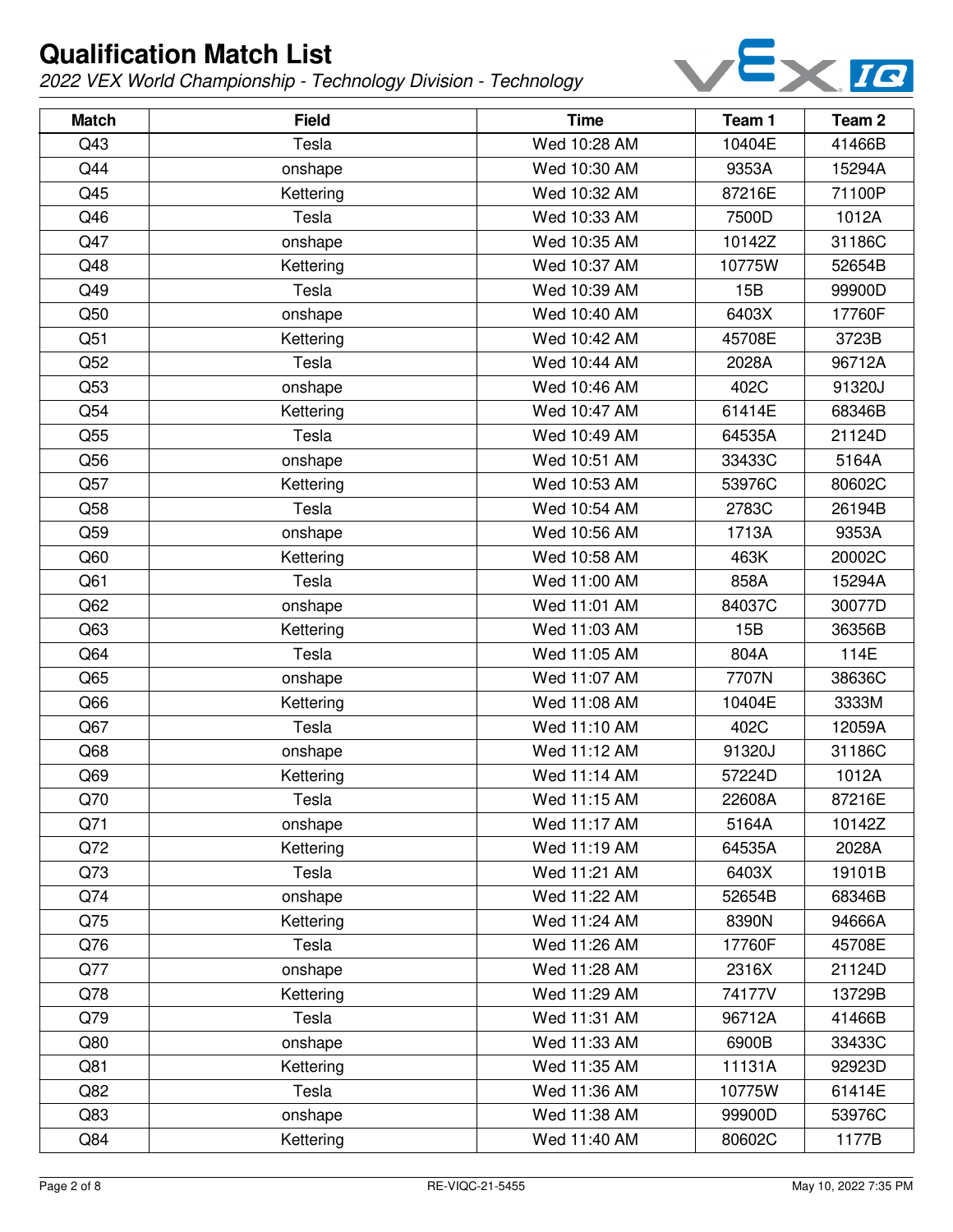

| <b>Match</b> | <b>Field</b> | <b>Time</b>  | Team 1 | Team <sub>2</sub> |
|--------------|--------------|--------------|--------|-------------------|
| Q85          | Tesla        | Wed 11:42 AM | 7500D  | 71100P            |
| Q86          | onshape      | Wed 11:43 AM | 3723B  | 2783C             |
| Q87          | Kettering    | Wed 1:00 PM  | 31186C | 5164A             |
| Q88          | Tesla        | Wed 1:01 PM  | 68346B | 36356B            |
| Q89          | onshape      | Wed 1:03 PM  | 9353A  | 463K              |
| Q90          | Kettering    | Wed 1:05 PM  | 804A   | 6403X             |
| Q91          | Tesla        | Wed 1:07 PM  | 21124D | 17760F            |
| Q92          | onshape      | Wed 1:09 PM  | 114E   | 22608A            |
| Q93          | Kettering    | Wed 1:11 PM  | 84037C | 38636C            |
| Q94          | Tesla        | Wed 1:12 PM  | 12059A | 94666A            |
| Q95          | onshape      | Wed 1:14 PM  | 2316X  | 3333M             |
| Q96          | Kettering    | Wed 1:16 PM  | 2028A  | 61414E            |
| Q97          | Tesla        | Wed 1:18 PM  | 57224D | 52654B            |
| Q98          | onshape      | Wed 1:20 PM  | 1177B  | 1012A             |
| Q99          | Kettering    | Wed 1:22 PM  | 71100P | 15294A            |
| Q100         | Tesla        | Wed 1:23 PM  | 45708E | 1713A             |
| Q101         | onshape      | Wed 1:25 PM  | 7500D  | 91320J            |
| Q102         | Kettering    | Wed 1:27 PM  | 13729B | 87216E            |
| Q103         | Tesla        | Wed 1:29 PM  | 858A   | 10142Z            |
| Q104         | onshape      | Wed 1:31 PM  | 20002C | 64535A            |
| Q105         | Kettering    | Wed 1:33 PM  | 30077D | 10404E            |
| Q106         | Tesla        | Wed 1:34 PM  | 80602C | 74177V            |
| Q107         | onshape      | Wed 1:36 PM  | 19101B | 26194B            |
| Q108         | Kettering    | Wed 1:38 PM  | 53976C | 8390N             |
| Q109         | Tesla        | Wed 1:40 PM  | 3723B  | 15B               |
| Q110         | onshape      | Wed 1:42 PM  | 11131A | 99900D            |
| Q111         | Kettering    | Wed 1:44 PM  | 96712A | 10775W            |
| Q112         | Tesla        | Wed 1:45 PM  | 41466B | 402C              |
| Q113         | onshape      | Wed 1:47 PM  | 33433C | 7707N             |
| Q114         | Kettering    | Wed 1:49 PM  | 6900B  | 92923D            |
| Q115         | Tesla        | Wed 1:51 PM  | 17760F | 2028A             |
| Q116         | onshape      | Wed 1:53 PM  | 1177B  | 68346B            |
| Q117         | Kettering    | Wed 1:55 PM  | 52654B | 61414E            |
| Q118         | Tesla        | Wed 1:56 PM  | 9353A  | 12059A            |
| Q119         | onshape      | Wed 1:58 PM  | 114E   | 7500D             |
| Q120         | Kettering    | Wed 2:00 PM  | 1012A  | 2783C             |
| Q121         | Tesla        | Wed 2:02 PM  | 6403X  | 45708E            |
| Q122         | onshape      | Wed 2:04 PM  | 91320J | 74177V            |
| Q123         | Kettering    | Wed 2:06 PM  | 15294A | 22608A            |
| Q124         | Tesla        | Wed 2:07 PM  | 11131A | 3333M             |
| Q125         | onshape      | Wed 2:09 PM  | 463K   | 13729B            |
| Q126         | Kettering    | Wed 2:11 PM  | 10775W | 804A              |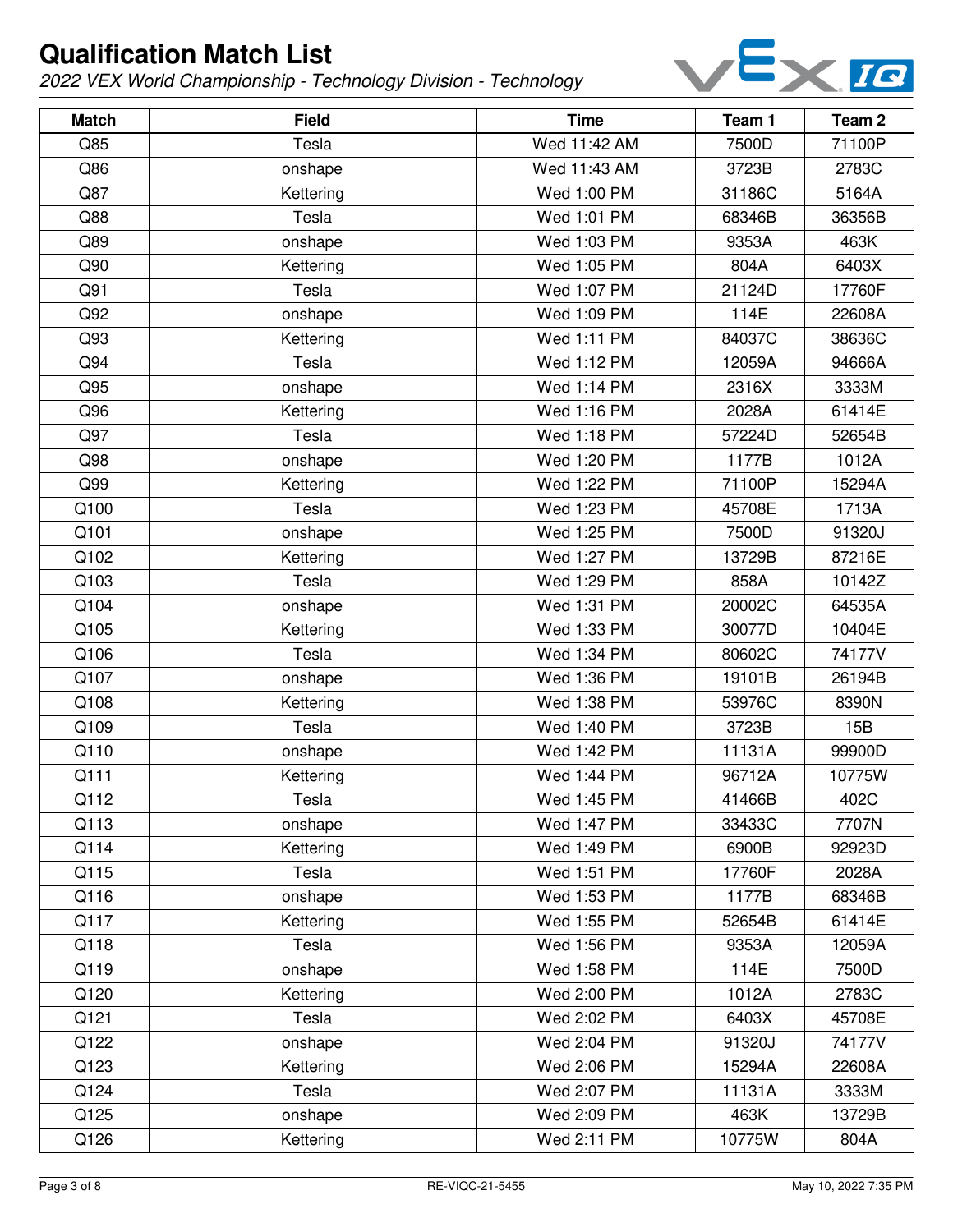

| <b>Match</b> | <b>Field</b> | <b>Time</b> | Team 1 | Team <sub>2</sub> |
|--------------|--------------|-------------|--------|-------------------|
| Q127         | Tesla        | Wed 2:13 PM | 5164A  | 57224D            |
| Q128         | onshape      | Wed 2:15 PM | 26194B | 92923D            |
| Q129         | Kettering    | Wed 2:17 PM | 8390N  | 99900D            |
| Q130         | Tesla        | Wed 2:18 PM | 36356B | 31186C            |
| Q131         | onshape      | Wed 2:20 PM | 402C   | 1713A             |
| Q132         | Kettering    | Wed 2:22 PM | 96712A | 858A              |
| Q133         | Tesla        | Wed 2:24 PM | 94666A | 38636C            |
| Q134         | onshape      | Wed 2:26 PM | 33433C | 64535A            |
| Q135         | Kettering    | Wed 2:28 PM | 10142Z | 19101B            |
| Q136         | Tesla        | Wed 2:29 PM | 87216E | 3723B             |
| Q137         | onshape      | Wed 2:31 PM | 30077D | 20002C            |
| Q138         | Kettering    | Wed 2:33 PM | 15B    | 10404E            |
| Q139         | Tesla        | Wed 2:35 PM | 7707N  | 80602C            |
| Q140         | onshape      | Wed 2:37 PM | 71100P | 6900B             |
| Q141         | Kettering    | Wed 2:39 PM | 84037C | 2316X             |
| Q142         | Tesla        | Wed 2:40 PM | 41466B | 21124D            |
| Q143         | onshape      | Wed 2:42 PM | 53976C | 1177B             |
| Q144         | Kettering    | Wed 2:44 PM | 15294A | 7500D             |
| Q145         | Tesla        | Wed 2:46 PM | 13729B | 11131A            |
| Q146         | onshape      | Wed 2:48 PM | 8390N  | 5164A             |
| Q147         | Kettering    | Wed 2:50 PM | 12059A | 858A              |
| Q148         | Tesla        | Wed 2:51 PM | 68346B | 804A              |
| Q149         | onshape      | Wed 2:53 PM | 94666A | 36356B            |
| Q150         | Kettering    | Wed 2:55 PM | 19101B | 114E              |
| Q151         | Tesla        | Wed 2:57 PM | 17760F | 10142Z            |
| Q152         | onshape      | Wed 2:59 PM | 38636C | 96712A            |
| Q153         | Kettering    | Wed 3:01 PM | 7707N  | 9353A             |
| Q154         | Tesla        | Wed 3:02 PM | 20002C | 2028A             |
| Q155         | onshape      | Wed 3:04 PM | 99900D | 3723B             |
| Q156         | Kettering    | Wed 3:06 PM | 26194B | 463K              |
| Q157         | Tesla        | Wed 3:08 PM | 21124D | 45708E            |
| Q158         | onshape      | Wed 3:10 PM | 1012A  | 6403X             |
| Q159         | Kettering    | Wed 3:12 PM | 6900B  | 53976C            |
| Q160         | Tesla        | Wed 3:13 PM | 3333M  | 15B               |
| Q161         | onshape      | Wed 3:15 PM | 64535A | 92923D            |
| Q162         | Kettering    | Wed 3:17 PM | 31186C | 52654B            |
| Q163         | Tesla        | Wed 3:19 PM | 61414E | 10404E            |
| Q164         | onshape      | Wed 3:21 PM | 1713A  | 10775W            |
| Q165         | Kettering    | Wed 3:23 PM | 74177V | 71100P            |
| Q166         | Tesla        | Wed 3:24 PM | 2783C  | 84037C            |
| Q167         | onshape      | Wed 3:26 PM | 33433C | 402C              |
| Q168         | Kettering    | Wed 3:28 PM | 41466B | 57224D            |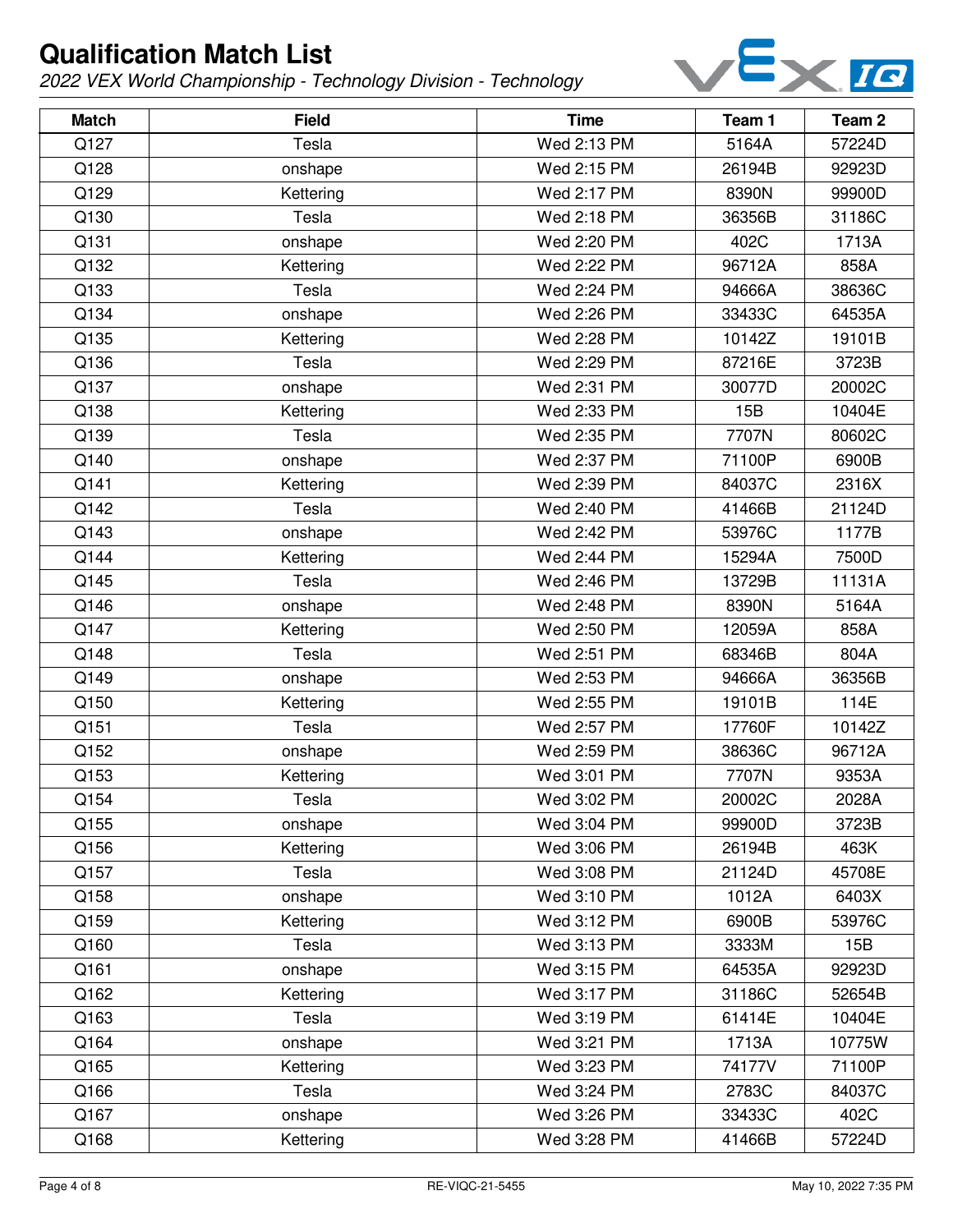

| <b>Match</b> | <b>Field</b> | <b>Time</b> | Team 1 | Team <sub>2</sub> |
|--------------|--------------|-------------|--------|-------------------|
| Q169         | Tesla        | Wed 3:30 PM | 80602C | 30077D            |
| Q170         | onshape      | Wed 3:32 PM | 22608A | 91320J            |
| Q171         | Kettering    | Wed 3:34 PM | 87216E | 2316X             |
| Q172         | Tesla        | Wed 3:35 PM | 45708E | 8390N             |
| Q173         | onshape      | Wed 3:37 PM | 36356B | 114E              |
| Q174         | Kettering    | Wed 3:39 PM | 463K   | 6403X             |
| Q175         | Tesla        | Wed 3:41 PM | 5164A  | 3333M             |
| Q176         | onshape      | Wed 3:43 PM | 2028A  | 31186C            |
| Q177         | Kettering    | Wed 3:45 PM | 15294A | 52654B            |
| Q178         | Tesla        | Wed 3:46 PM | 13729B | 1177B             |
| Q179         | onshape      | Wed 3:48 PM | 94666A | 17760F            |
| Q180         | Kettering    | Wed 3:50 PM | 2783C  | 10775W            |
| Q181         | Tesla        | Wed 3:52 PM | 19101B | 64535A            |
| Q182         | onshape      | Wed 3:54 PM | 38636C | 99900D            |
| Q183         | Kettering    | Wed 3:56 PM | 1713A  | 84037C            |
| Q184         | Tesla        | Wed 3:57 PM | 57224D | 22608A            |
| Q185         | onshape      | Wed 3:59 PM | 87216E | 33433C            |
| Q186         | Kettering    | Wed 4:01 PM | 92923D | 2316X             |
| Q187         | Tesla        | Wed 4:03 PM | 68346B | 858A              |
| Q188         | onshape      | Wed 4:05 PM | 26194B | 74177V            |
| Q189         | Kettering    | Wed 4:07 PM | 53976C | 11131A            |
| Q190         | Tesla        | Wed 4:08 PM | 7500D  | 7707N             |
| Q191         | onshape      | Wed 4:10 PM | 3723B  | 12059A            |
| Q192         | Kettering    | Wed 4:12 PM | 15B    | 80602C            |
| Q193         | Tesla        | Wed 4:14 PM | 61414E | 71100P            |
| Q194         | onshape      | Wed 4:16 PM | 10404E | 96712A            |
| Q195         | Kettering    | Wed 4:18 PM | 10142Z | 402C              |
| Q196         | Tesla        | Wed 4:19 PM | 6900B  | 21124D            |
| Q197         | onshape      | Wed 4:21 PM | 30077D | 9353A             |
| Q198         | Kettering    | Wed 4:23 PM | 20002C | 804A              |
| Q199         | Tesla        | Wed 4:25 PM | 1012A  | 41466B            |
| Q200         | onshape      | Wed 4:27 PM | 91320J | 2028A             |
| Q201         | Kettering    | Thu 8:15 AM | 99900D | 463K              |
| Q202         | Tesla        | Thu 8:16 AM | 84037C | 45708E            |
| Q203         | onshape      | Thu 8:18 AM | 1177B  | 36356B            |
| Q204         | Kettering    | Thu 8:20 AM | 8390N  | 7500D             |
| Q205         | Tesla        | Thu 8:22 AM | 858A   | 22608A            |
| Q206         | onshape      | Thu 8:24 AM | 10775W | 12059A            |
| Q207         | Kettering    | Thu 8:26 AM | 52654B | 114E              |
| Q208         | Tesla        | Thu 8:28 AM | 1713A  | 87216E            |
| Q209         | onshape      | Thu 8:30 AM | 10142Z | 94666A            |
| Q210         | Kettering    | Thu 8:32 AM | 64535A | 6403X             |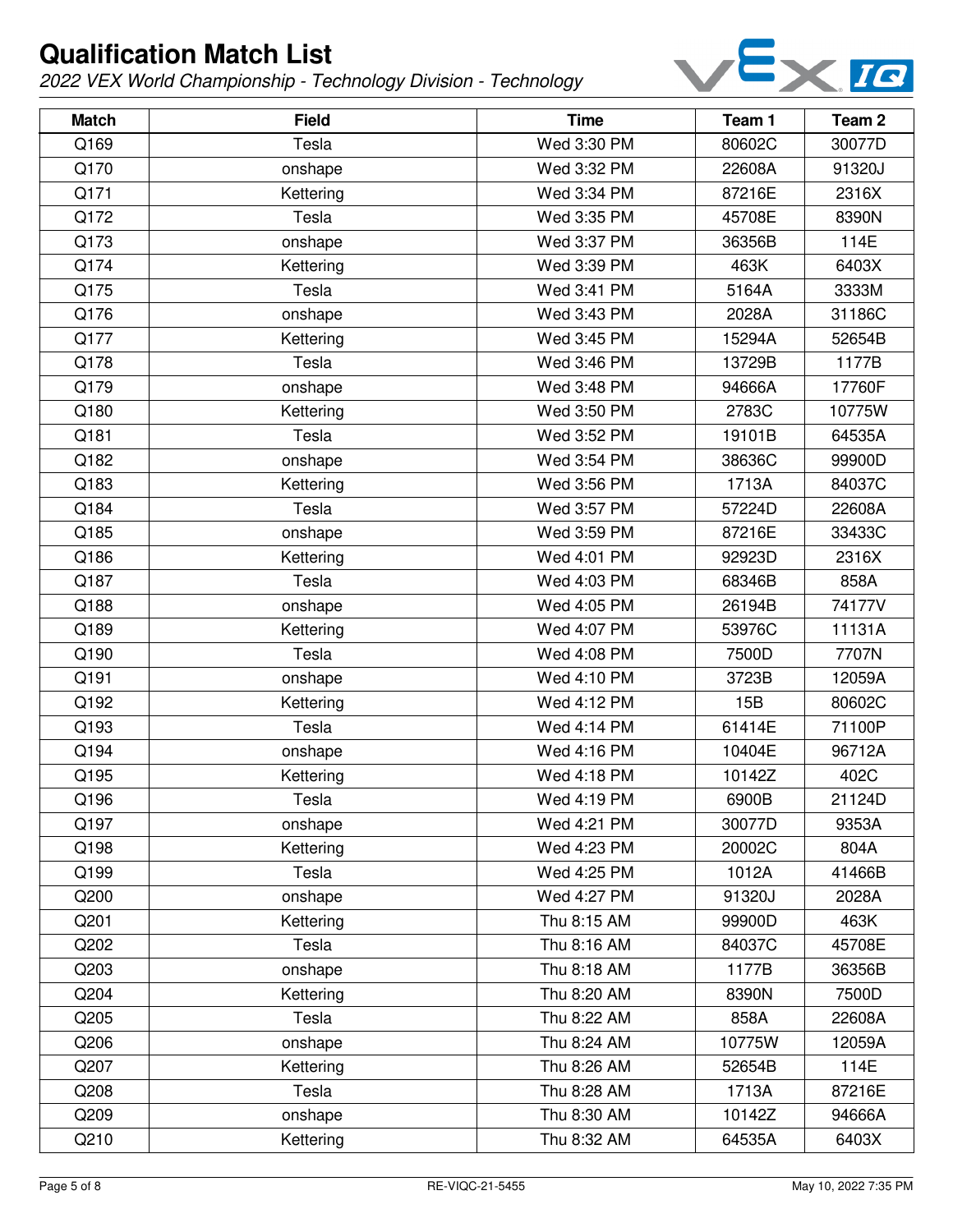

| <b>Match</b> | <b>Field</b> | <b>Time</b> | Team 1 | Team <sub>2</sub> |
|--------------|--------------|-------------|--------|-------------------|
| Q211         | Tesla        | Thu 8:34 AM | 96712A | 5164A             |
| Q212         | onshape      | Thu 8:36 AM | 21124D | 2783C             |
| Q213         | Kettering    | Thu 8:38 AM | 3333M  | 30077D            |
| Q214         | Tesla        | Thu 8:39 AM | 9353A  | 61414E            |
| Q215         | onshape      | Thu 8:41 AM | 804A   | 15B               |
| Q216         | Kettering    | Thu 8:43 AM | 20002C | 6900B             |
| Q217         | Tesla        | Thu 8:45 AM | 80602C | 17760F            |
| Q218         | onshape      | Thu 8:47 AM | 57224D | 10404E            |
| Q219         | Kettering    | Thu 8:49 AM | 71100P | 402C              |
| Q220         | Tesla        | Thu 8:51 AM | 1012A  | 19101B            |
| Q221         | onshape      | Thu 8:53 AM | 11131A | 91320J            |
| Q222         | Kettering    | Thu 8:55 AM | 53976C | 41466B            |
| Q223         | Tesla        | Thu 8:57 AM | 13729B | 33433C            |
| Q224         | onshape      | Thu 8:59 AM | 31186C | 7707N             |
| Q225         | Kettering    | Thu 9:01 AM | 2316X  | 38636C            |
| Q226         | Tesla        | Thu 9:02 AM | 92923D | 15294A            |
| Q227         | onshape      | Thu 9:04 AM | 74177V | 3723B             |
| Q228         | Kettering    | Thu 9:06 AM | 26194B | 68346B            |
| Q229         | Tesla        | Thu 9:08 AM | 858A   | 3333M             |
| Q230         | onshape      | Thu 9:10 AM | 6900B  | 99900D            |
| Q231         | Kettering    | Thu 9:12 AM | 96712A | 7500D             |
| Q232         | Tesla        | Thu 9:14 AM | 36356B | 87216E            |
| Q233         | onshape      | Thu 9:16 AM | 17760F | 64535A            |
| Q234         | Kettering    | Thu 9:18 AM | 52654B | 1713A             |
| Q235         | Tesla        | Thu 9:20 AM | 19101B | 20002C            |
| Q236         | onshape      | Thu 9:22 AM | 45708E | 10142Z            |
| Q237         | Kettering    | Thu 9:24 AM | 21124D | 804A              |
| Q238         | Tesla        | Thu 9:25 AM | 13729B | 53976C            |
| Q239         | onshape      | Thu 9:27 AM | 6403X  | 1177B             |
| Q240         | Kettering    | Thu 9:29 AM | 22608A | 2316X             |
| Q241         | Tesla        | Thu 9:31 AM | 402C   | 10775W            |
| Q242         | onshape      | Thu 9:33 AM | 15B    | 5164A             |
| Q243         | Kettering    | Thu 9:35 AM | 9353A  | 1012A             |
| Q244         | Tesla        | Thu 9:37 AM | 2028A  | 33433C            |
| Q245         | onshape      | Thu 9:39 AM | 84037C | 26194B            |
| Q246         | Kettering    | Thu 9:41 AM | 114E   | 463K              |
| Q247         | Tesla        | Thu 9:43 AM | 7707N  | 71100P            |
| Q248         | onshape      | Thu 9:45 AM | 92923D | 10404E            |
| Q249         | Kettering    | Thu 9:47 AM | 61414E | 74177V            |
| Q250         | Tesla        | Thu 9:48 AM | 94666A | 91320J            |
| Q251         | onshape      | Thu 9:50 AM | 12059A | 57224D            |
| Q252         | Kettering    | Thu 9:52 AM | 3723B  | 11131A            |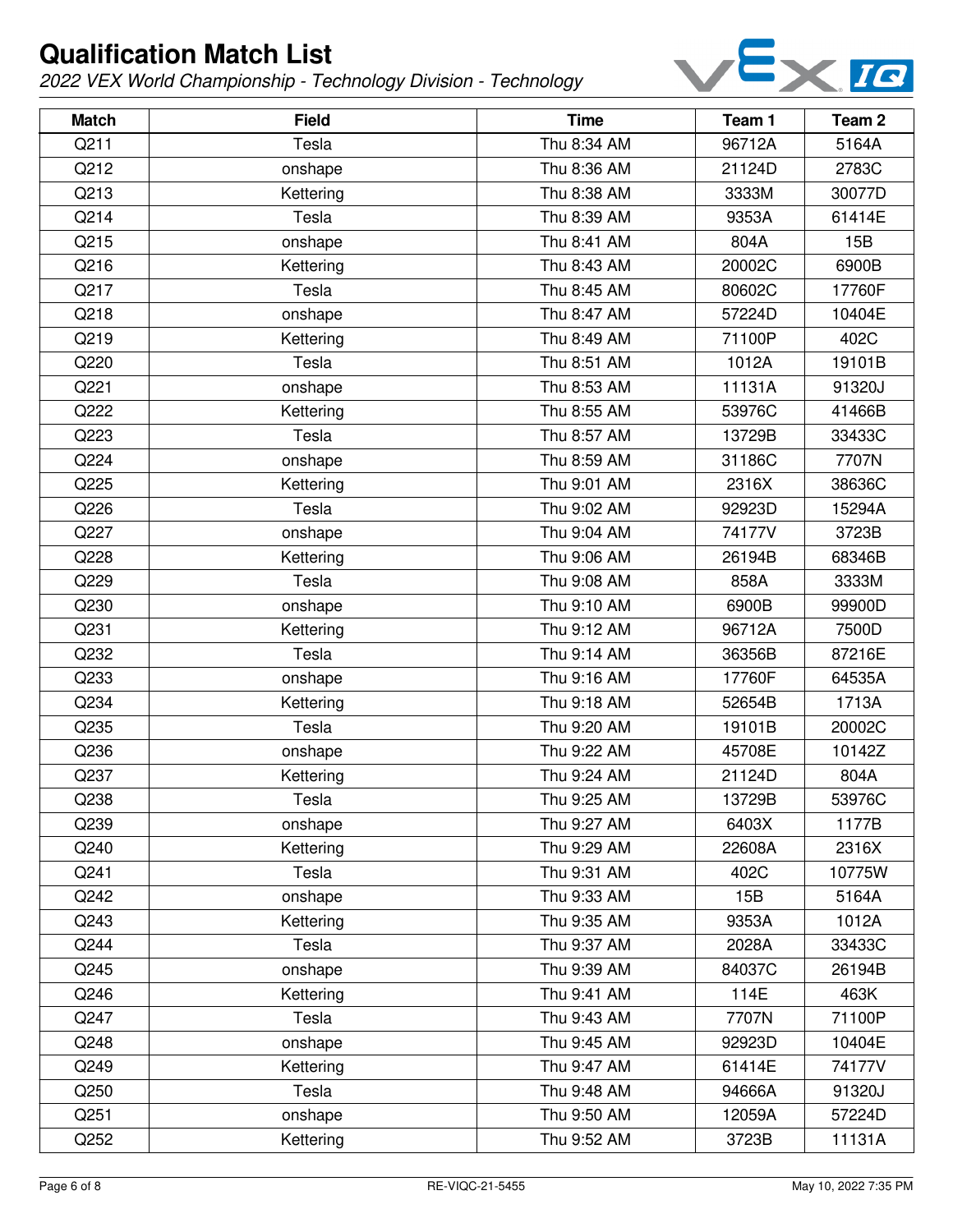

| <b>Match</b> | <b>Field</b> | <b>Time</b>  | Team 1 | Team <sub>2</sub> |
|--------------|--------------|--------------|--------|-------------------|
| Q253         | Tesla        | Thu 9:54 AM  | 30077D | 68346B            |
| Q254         | onshape      | Thu 9:56 AM  | 2783C  | 41466B            |
| Q255         | Kettering    | Thu 9:58 AM  | 15294A | 8390N             |
| Q256         | Tesla        | Thu 10:00 AM | 38636C | 31186C            |
| Q257         | onshape      | Thu 10:02 AM | 80602C | 6900B             |
| Q258         | Kettering    | Thu 10:04 AM | 3333M  | 1012A             |
| Q259         | Tesla        | Thu 10:06 AM | 21124D | 13729B            |
| Q260         | onshape      | Thu 10:08 AM | 36356B | 64535A            |
| Q261         | Kettering    | Thu 10:10 AM | 19101B | 9353A             |
| Q262         | Tesla        | Thu 10:11 AM | 53976C | 96712A            |
| Q263         | onshape      | Thu 10:13 AM | 15B    | 84037C            |
| Q264         | Kettering    | Thu 10:15 AM | 71100P | 10404E            |
| Q265         | Tesla        | Thu 10:17 AM | 10775W | 5164A             |
| Q266         | onshape      | Thu 10:19 AM | 12059A | 1713A             |
| Q267         | Kettering    | Thu 10:21 AM | 858A   | 17760F            |
| Q268         | Tesla        | Thu 10:23 AM | 20002C | 94666A            |
| Q269         | onshape      | Thu 10:25 AM | 30077D | 92923D            |
| Q270         | Kettering    | Thu 10:27 AM | 31186C | 8390N             |
| Q271         | Tesla        | Thu 10:29 AM | 2028A  | 74177V            |
| Q272         | onshape      | Thu 10:31 AM | 3723B  | 26194B            |
| Q273         | Kettering    | Thu 10:33 AM | 87216E | 57224D            |
| Q274         | Tesla        | Thu 10:34 AM | 7500D  | 402C              |
| Q275         | onshape      | Thu 10:36 AM | 41466B | 804A              |
| Q276         | Kettering    | Thu 10:38 AM | 38636C | 114E              |
| Q277         | Tesla        | Thu 10:40 AM | 22608A | 10142Z            |
| Q278         | onshape      | Thu 10:42 AM | 91320J | 15294A            |
| Q279         | Kettering    | Thu 10:44 AM | 6403X  | 2783C             |
| Q280         | Tesla        | Thu 10:46 AM | 99900D | 80602C            |
| Q281         | onshape      | Thu 10:48 AM | 33433C | 45708E            |
| Q282         | Kettering    | Thu 10:50 AM | 68346B | 2316X             |
| Q283         | Tesla        | Thu 10:52 AM | 463K   | 1177B             |
| Q284         | onshape      | Thu 10:54 AM | 7707N  | 61414E            |
| Q285         | Kettering    | Thu 10:56 AM | 11131A | 52654B            |
| Q286         | Tesla        | Thu 10:57 AM | 74177V | 1012A             |
| Q287         | onshape      | Thu 10:59 AM | 87216E | 2028A             |
| Q288         | Kettering    | Thu 11:01 AM | 402C   | 3723B             |
| Q289         | Tesla        | Thu 11:03 AM | 12059A | 15B               |
| Q290         | onshape      | Thu 11:05 AM | 804A   | 96712A            |
| Q291         | Kettering    | Thu 11:07 AM | 64535A | 53976C            |
| Q292         | Tesla        | Thu 11:09 AM | 38636C | 19101B            |
| Q293         | onshape      | Thu 11:11 AM | 10404E | 13729B            |
| Q294         | Kettering    | Thu 11:13 AM | 94666A | 30077D            |